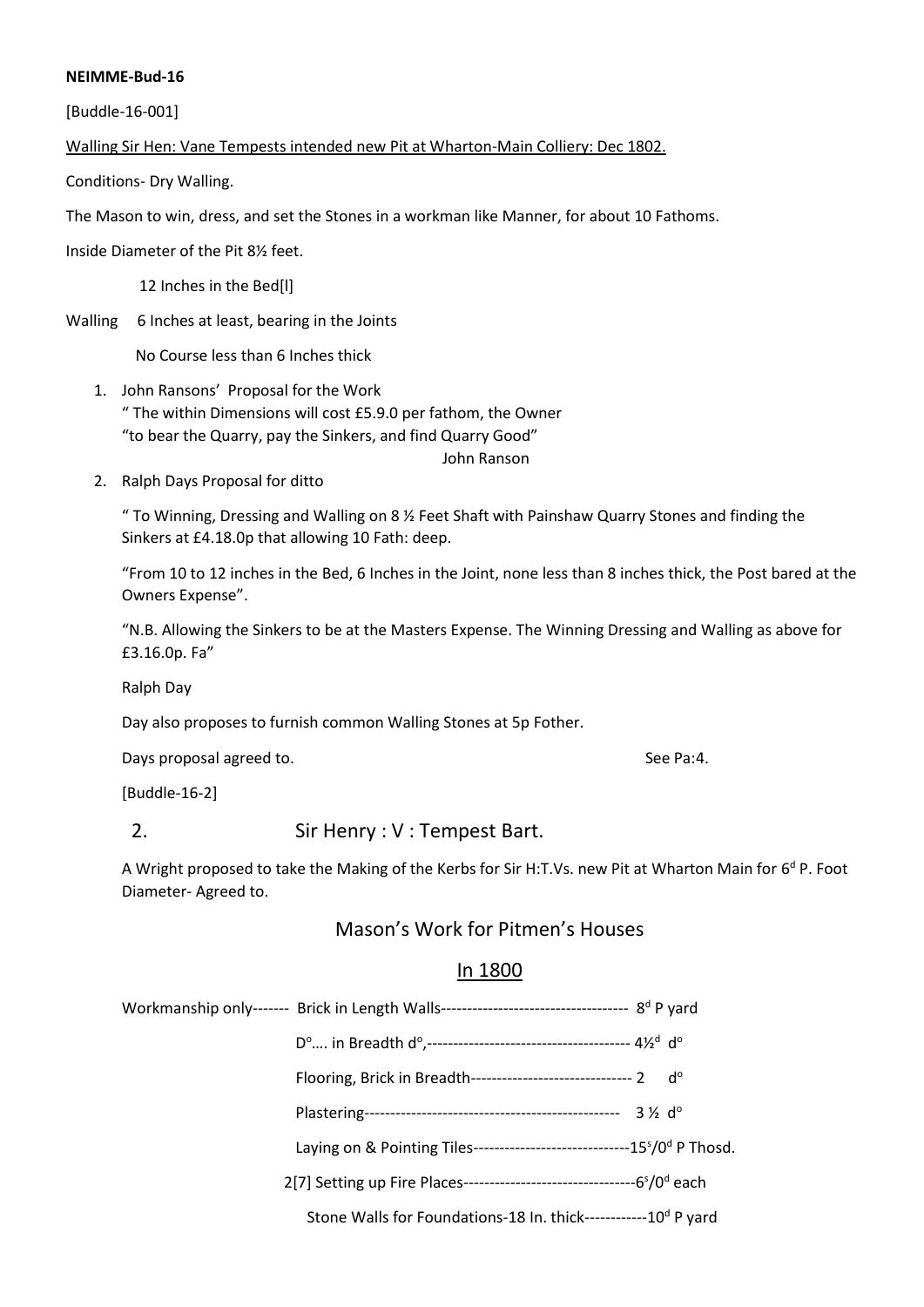The above comes to about £5.2s.6d for each house, in Rows

## Mason's Work for Pitmen's houses, 1803.

|                                                                                          | s d |                         |
|------------------------------------------------------------------------------------------|-----|-------------------------|
| Stone Walls- Winning and Walling------------------ -------- 13 P yard                    |     |                         |
| Brick in Length---------------Walling-------------------------- " 6 do "                 |     |                         |
|                                                                                          |     |                         |
| Flooring-Brick Flatt-laying---------------------------------- " 3 do."                   |     |                         |
|                                                                                          |     | $d^{\circ\prime\prime}$ |
|                                                                                          |     | $d_0$ .                 |
| Laying on and Pointing Tiles------------------------------- 15. 0 P Thousand             |     |                         |
|                                                                                          |     |                         |
|                                                                                          |     |                         |
| Building Fireplaces Winn'g and                                                           |     |                         |
| -------------------------4. 0 d <sup>o</sup> "<br>$\boldsymbol{u}$<br>Dressing hudstones |     |                         |
| Door and Window heads, winning                                                           |     |                         |
|                                                                                          |     |                         |

[Buddle-16-3]

## 3. Trustees of the late  $W^m$ . H: Lambton Esq.

An opening being necessary through Sir John Edens Battery and across Handon Howl, for the Laying of a Wagon Way to the Handon Howl Pit: The following Conditions for building an Arch therein were offered to the Mason in order to get his Proposal for doing the same viz:

Clear Width…10 Feet

Side Walls to Springer height 8[2] Feet and 8 inches in the Bed.

Arch, a Semicircle, and the Pinning Stones not less than 16 Inches.

Side walls 2½ Feet thick, backed 1½ feet more [rubble] Work.

Throughs in every Course at 4 Feet Distance, alternately..

No course less than 7 Ins. thick.

The Mason to win, dress, and set the Stones, only.

Pickering, the Mason's Proposal.

Side Walls……………………6s P yard

 $D^{\circ}$ : if common Rubble, and dressed Quoins, that is scrapped 2s..3d P D<sup>o</sup>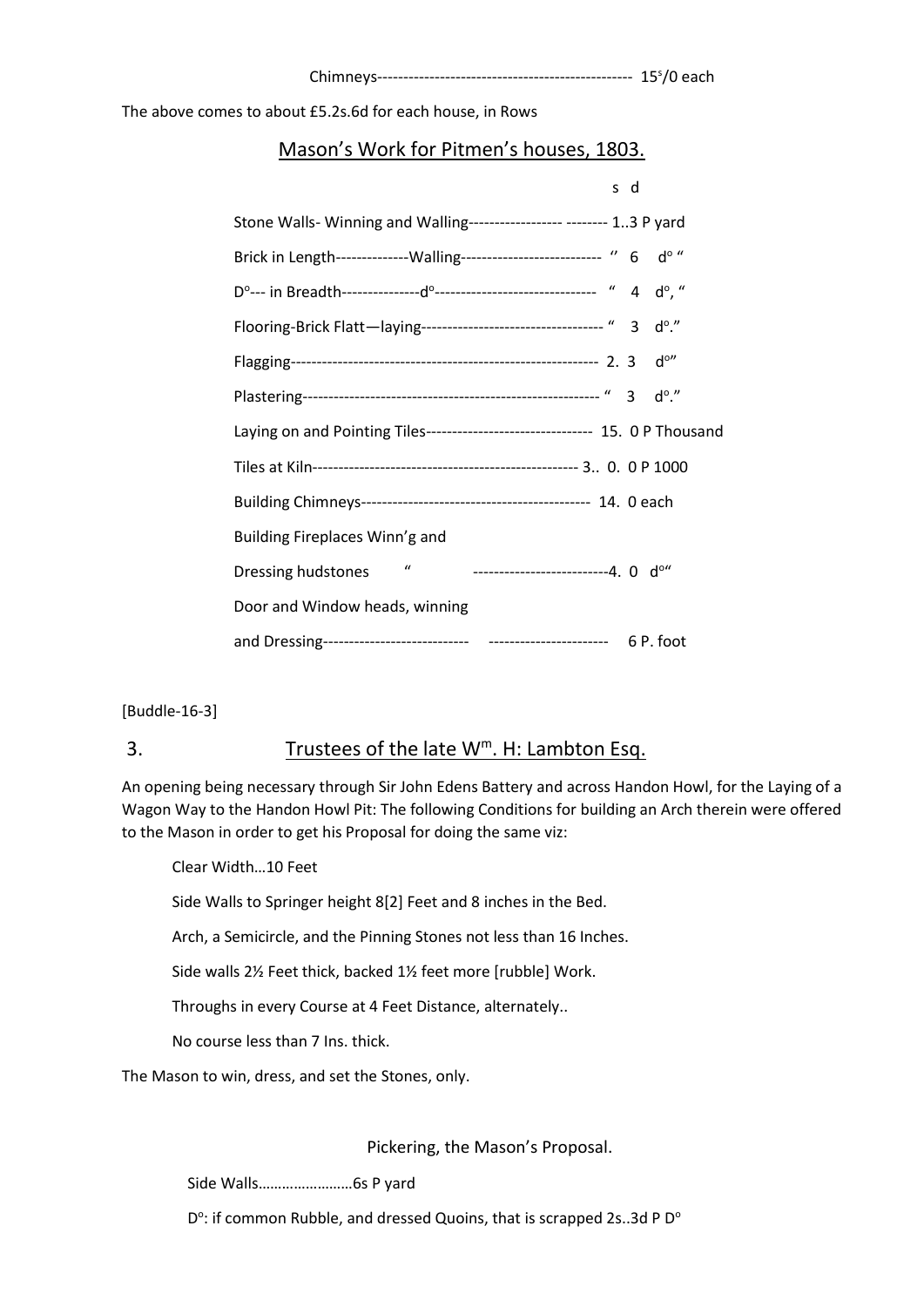With 8d P Foot, additional for these scapuled Quoins.

The Arch 9<sup>s</sup>/0<sup>d</sup> P Yard.

The Prices for the above Work were stated, as below, by Rich<sup>d</sup>: Watson.

| Scapled Arch 16 Inches in the Bed8s0d P Yard         |  |              |  |
|------------------------------------------------------|--|--------------|--|
|                                                      |  | $\mathbf{u}$ |  |
|                                                      |  | $\mathbf{u}$ |  |
|                                                      |  | $\mathbf{u}$ |  |
|                                                      |  | $\mathbf{u}$ |  |
|                                                      |  | $\mathbf{u}$ |  |
|                                                      |  | $\mathbf{u}$ |  |
| Walling Handon Howl Pit15 In. thick 5 3 P. Sq: Yard, |  |              |  |

[Buddle-16-4]

## 4. Mr. John Surtees' Well at Carr-Vill.

To be sunk to the Depth of 16 or 18 Fathoms- Strong Clay.

Let, the Sinking, 5 feet Diam: for 22 sh P. Fathom.

D<sup>o</sup>. the Winning Stones for, and dressing and fitting the same for 22 sh P. Fa:

## Sir Hen: Vane Tempest Bt:

In Dec: 1804 had an offer of Kerb Wood for Rainton Colly: at 4s..0d P: Foot.

Mem: The Prices proposed in Pa: 1, were for dry Walling; but if set with Lime, (which was the case), to give 2sh: P. Fa; more

## In 1805

| Boring in coal (Owner finding candles)31/2d P yard. |  |
|-----------------------------------------------------|--|
| Expense of a new 19 Boll Wagon                      |  |
|                                                     |  |
|                                                     |  |
|                                                     |  |
| 4 Wheels                                            |  |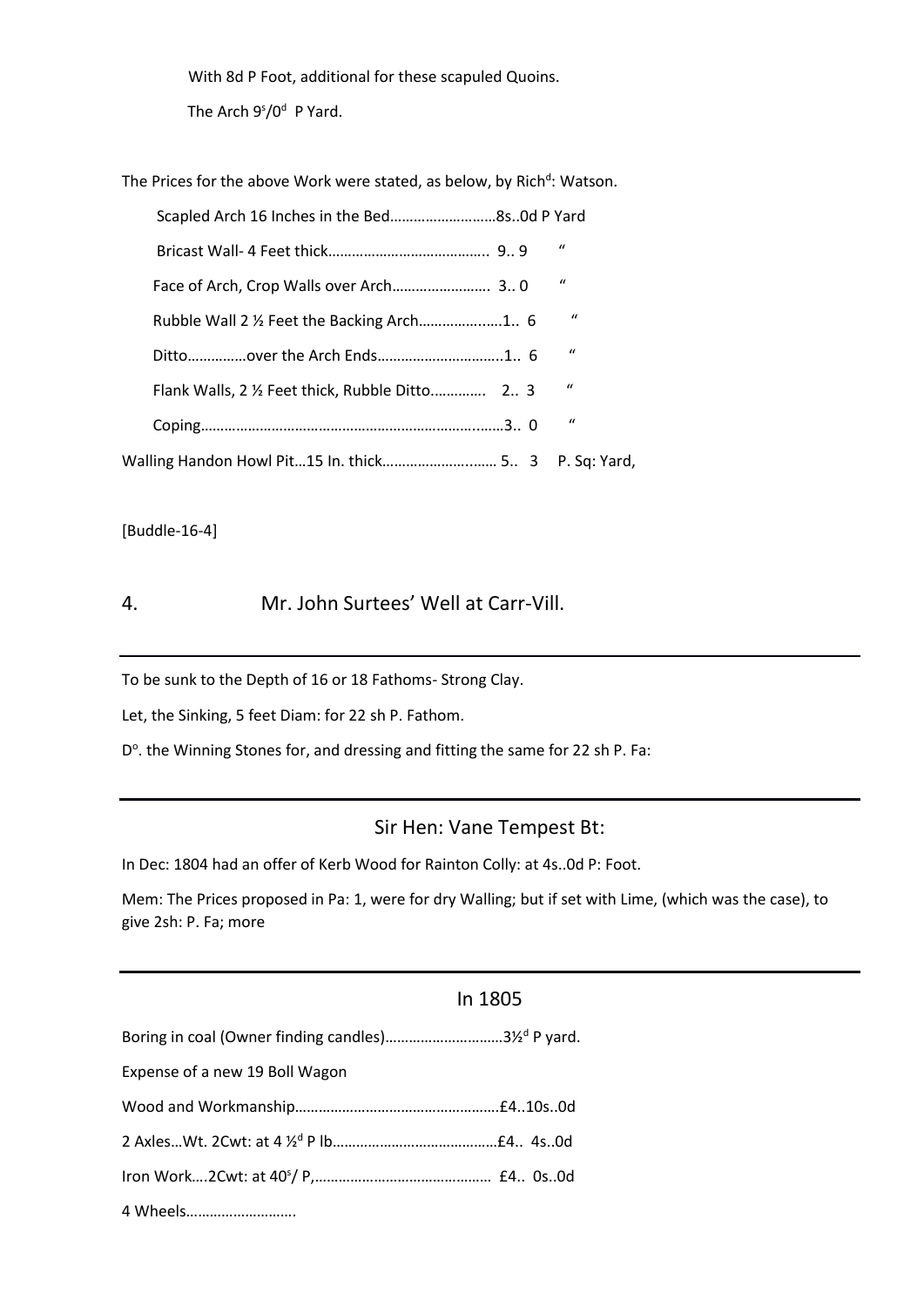#### [Buddle-16-5]

# 5. Sir H: V: Tempests' Machine for Drawing Coals on the E Pit, near Shiney Row, Pensher Colliery.

Ralph Days Proposal for the Masons' Work of the House.

April 5<sup>th</sup> 1804. An Estimate made with Regard of Winning, Dressing and Walling a Machine at Shiney Row for the Service of Sir Hen: Tempest Vane Bart:- By Ra: Day.

Viz: To Winning and Walling 22 Inches thick, common Wall, to be 28Ft; high, making all Scaffolding at 2s..3d P. Yard.

To Building Ashlar Wall 2 Feet thick and 8 Feet high, with dressed stones, and finding filling at the Owners Expense, measured on each Side at 8d P. sq. Yard.

To Walling, Dressing the Fore Front of Boiler in Ashlar Work, Setting and Finishing at the stated Price of 12£. (That is 20sh. for every Foot of the Boiler).

For Winning, Dressing and Walling a Chimney Stack 13 Feet high in Ashlar Work…at 3s/6d P. Sq: Yard.

To Building a Brick Wall for Chimney from 2 ½ Bricks thick to 5 In. thick at Top, allowing 43 Feet high, and making all Scaffolding, 1s..4d per Sq: Yard.

[Buddle-16-6]

### 6. Elswick Winnings

A proposal was delivered for Building Brick-houses, of a Brick in Length, walls, finding all Materials for 5s..6d P. Yard.

| Thos. Andersons' Proposal for the Carpenters<br>Work of 4 houses and a Blacksmiths Shop in<br>1805.     | Contrasted with the Prices paid in 1796. |
|---------------------------------------------------------------------------------------------------------|------------------------------------------|
| Roofing p Square 7s0d                                                                                   | Roofingp Square4s0d                      |
|                                                                                                         |                                          |
|                                                                                                         |                                          |
| Door Frameseach 6s. -                                                                                   | Doors and Frameseach4s0                  |
|                                                                                                         | Windowsp foot- 6d                        |
| Wall Plates p Yard - 4d                                                                                 |                                          |
|                                                                                                         | Starthing (?)p Square 26                 |
|                                                                                                         | Doors & WindowsLintell'g08               |
|                                                                                                         | Window Shuttersp Foot 02                 |
|                                                                                                         |                                          |
|                                                                                                         | Window Seatseach 08                      |
| Or, to do the whole for 32£: Sawing the<br>Pantile Laths, and Flooring Deals not<br>included.           |                                          |
| Proposed from the same for a Gin of 20 Feet<br>Diam: for 12£ saving the cladding Deals not<br>included. |                                          |

William Fothergill proposed to do the same for 4s..0d P. Yard.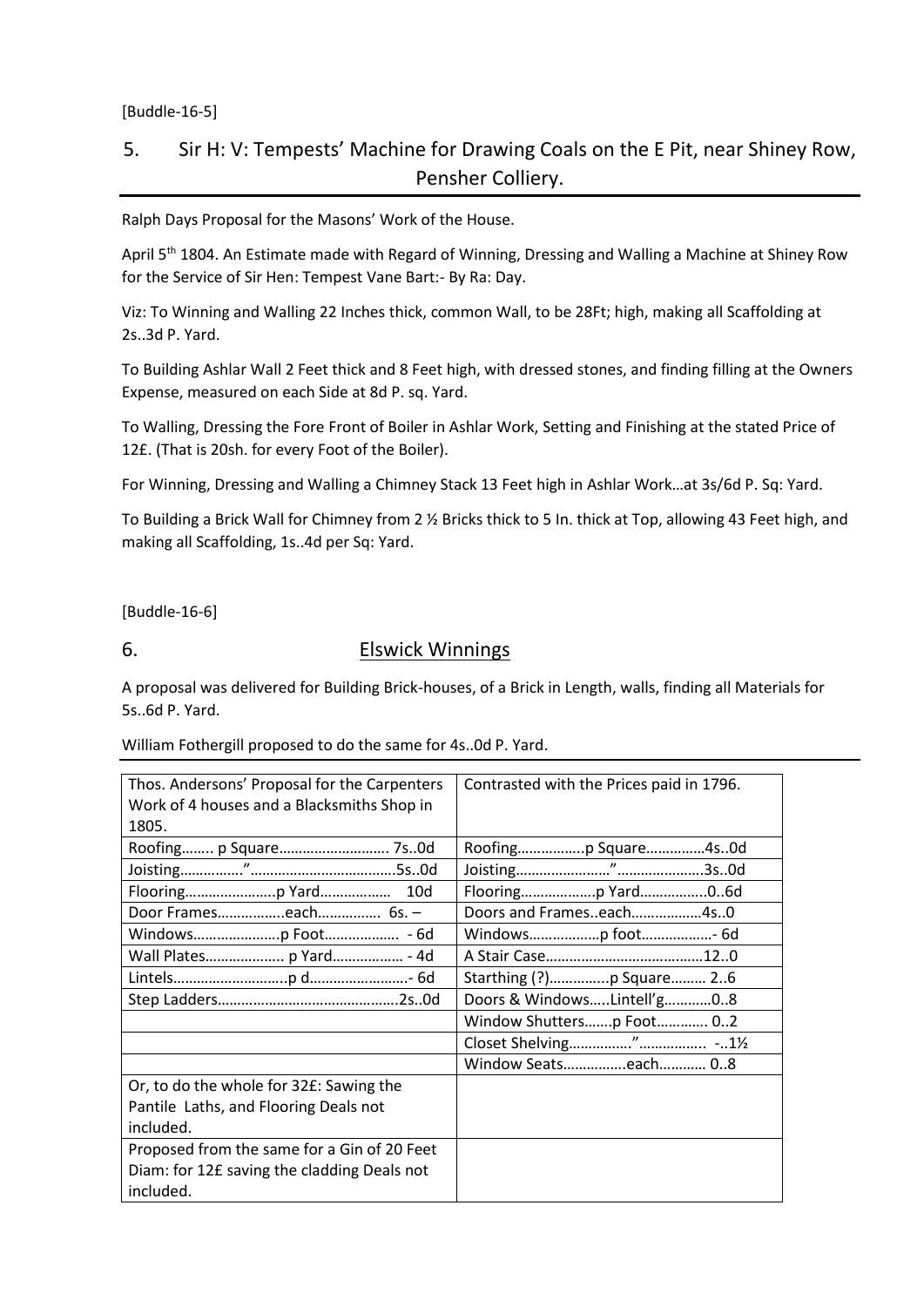## 7. Elswick Winning

Messrs: Fenton and Murrays' Proposal for Building a Pumping Engine.

|                                                                 | £     | S  | d |
|-----------------------------------------------------------------|-------|----|---|
| The price of the whole of the metallic Materials for the Engine |       |    |   |
| (except Boilers)                                                | 1460. |    |   |
| Freight of ditto to Newcastle Quay                              | 60.   |    |   |
| Oak and Deal Timber for Beam, Spring Beams, Sills, Braces,      |       |    |   |
| Guide Posts, Plugs, Oak for Cylinder Top and Bottom, Cistern    |       |    |   |
| with Oak Bottom, Oak Sills for Cistern, to stand on; and        | 165.  |    |   |
| including all Timber that is necessary for fixing the Engine    |       |    |   |
| Timber and Workmanship for the^ <three> Floors and hand</three> |       |    |   |
| Rails in Engine House                                           | 52.   | 10 |   |
| Lead, Plumber and Smithworks                                    | 54.   |    |   |
| One beat Iron Boiler to weigh 4 Tons when finished, including   |       |    |   |
| <b>Freight to Newcastle</b>                                     | 176.  |    |   |
| Blocks, Ropes, Chains, and all necessary Tools for fixing the   |       |    |   |
| Engine, to be left at the Engine house, when finished           | 30.   |    |   |
| Wages for Engineer, Millwrights, Carpenters, and Labourers for  |       |    |   |
| fixing the Engine ready for Work                                | 95.   |    |   |
| Allowance &c. to the Men, while finishing the Job               | 15.   |    |   |
| Paint, hemp, Tallow and Sundries while finishing the Job        | 20.   |    |   |
| Turn over.                                                      | 2127. | 10 |   |

[Buddle-16-8]

# 8. Elswick Winning.

The Engine for which the foregoing Estimate is made, is for a single powered 48 In: Cylinder to work an 8 Feet Stroke, in a 16 In. Bore to the Depth of 32 Fathoms, being nearly 9lb to the Inch.

May have an Iron Beam, without any additional Charge.

Nothing considered for the Carriage of Materials to the Spot. To finish the Job in 7 Months from the Order being given.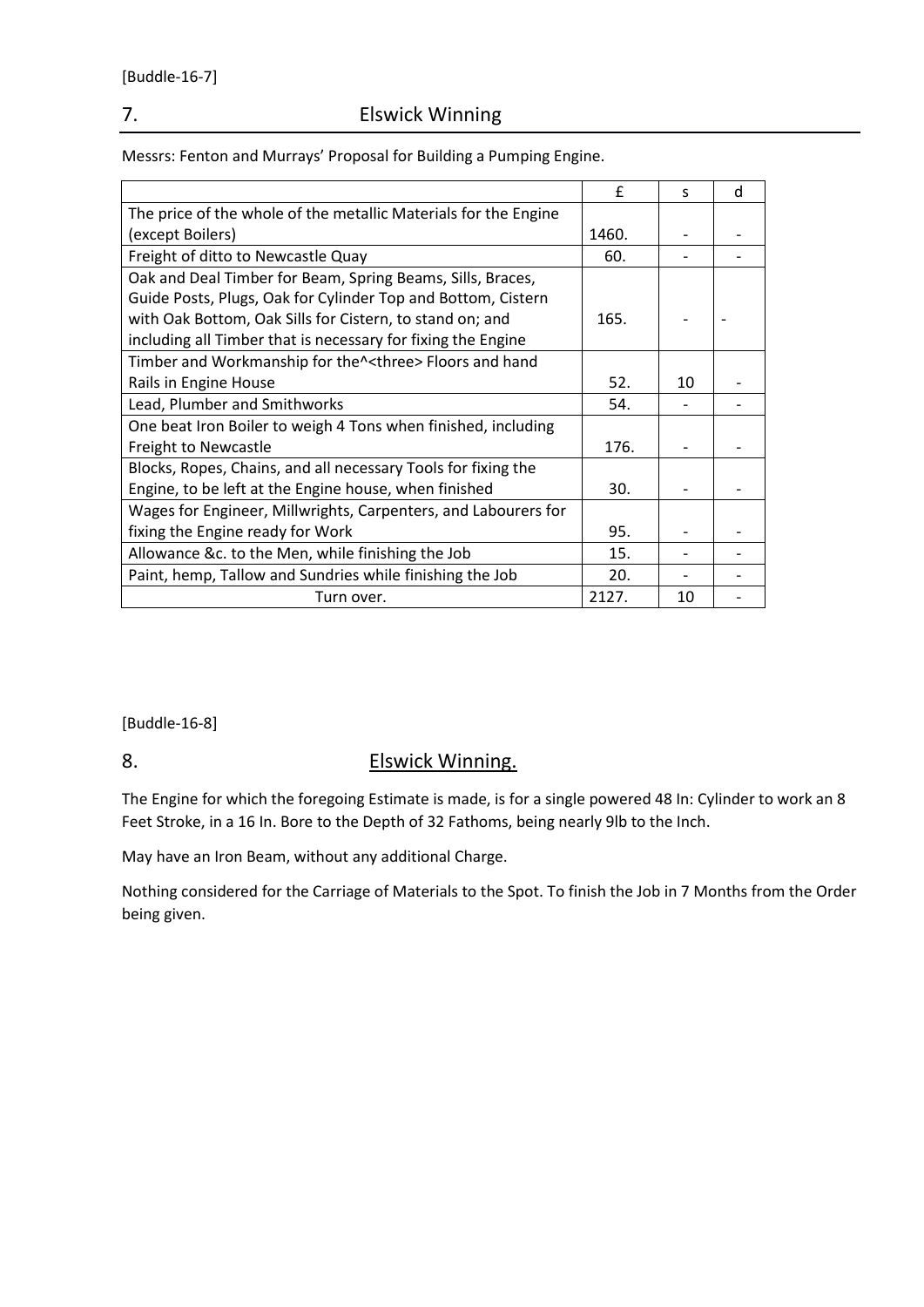# 9. Prices at Walls End Colliery in 1804.

| Wm: Reay of Walker                                     |                          |                |                | Mr Watson, Plumber             |                          |                |                          |
|--------------------------------------------------------|--------------------------|----------------|----------------|--------------------------------|--------------------------|----------------|--------------------------|
|                                                        | £                        | S              | d              |                                | £                        | S              | d                        |
| Beech Rails per Yard                                   |                          | $\overline{a}$ | 7 <sub>2</sub> | Solder per lb.                 | $\overline{a}$           | $\overline{a}$ | 9                        |
| Ends of Oak per Foot 4 <sup>s</sup> /0 <sup>d</sup> to | $\overline{\phantom{0}}$ | 3              | 6              | 3 Ins Cock Wt. 48lb at         | $\overline{a}$           | $\overline{2}$ |                          |
| $d^{\circ}$ ;<br>Pin Woods P                           | $\overline{\phantom{0}}$ | 3              | $\frac{1}{2}$  | 2 In. d°. Wt. 25lb at          | $\overline{a}$           | $\overline{2}$ | $\blacksquare$           |
| Oak Sleepers each                                      | $\overline{\phantom{0}}$ | $\overline{1}$ | 6              | Large Lead Pipe P. Cwt         | $\mathbf{1}$             | 19             |                          |
| Elm Timbers P. Foot                                    | $\overline{a}$           | $\overline{3}$ |                | 2 In; Pipe P. Foot             | $\overline{a}$           | 4              |                          |
| $d^{\circ}$ ;<br>$d^{\circ}$ ;<br>Oak                  | $\overline{\phantom{0}}$ | 4              | $\blacksquare$ | Labour P. Day                  | $\overline{\phantom{m}}$ | 4              | $\overline{\phantom{m}}$ |
| each<br>Long Props                                     | $\overline{\phantom{0}}$ | $\mathbf{1}$   | $\overline{a}$ | Sheet Lead<br>P. Cwt           | $\mathbf{1}$             | 18             |                          |
|                                                        |                          |                |                | Inch Pipe<br>p. Foot           | $\overline{a}$           | $\overline{2}$ | 6                        |
| M Hudson and Co.                                       |                          |                |                | Valves<br>$P.$ lb.             | $\overline{a}$           | $\overline{2}$ | 6                        |
| [Orvings]                                              | $\overline{\phantom{0}}$ | $\overline{2}$ | $\frac{1}{2}$  | 3⁄4 In. Bib Cock               |                          | 5              |                          |
| Ho[w]trees                                             | $\overline{a}$           | $\mathbf{1}$   | 6              | <b>Beer Cock</b>               | $\overline{a}$           | $\overline{2}$ | $\overline{a}$           |
| <b>Bottom Sheths</b>                                   | $\overline{\phantom{0}}$ | $\overline{a}$ |                |                                |                          |                |                          |
| Soles                                                  | $\overline{\phantom{0}}$ | $\overline{7}$ |                |                                |                          |                |                          |
| Convoy Ends                                            | $\overline{a}$           | $\mathbf{1}$   | $\overline{a}$ | Cast Iron                      |                          |                |                          |
| <b>Bottom Sheths</b>                                   | $\overline{\phantom{0}}$ | $\mathbf{1}$   | $\frac{1}{2}$  | Waggon Wheels P. Cwt:          | $\blacksquare$           | 16             | $\overline{\phantom{a}}$ |
|                                                        |                          |                |                | Siding and Box Plates d°.      | $\overline{a}$           | 18             | 8                        |
| Wrought Iron.                                          |                          |                |                | Large Pumps P Cw:              | $\overline{a}$           | 17             | $\overline{a}$           |
| English Pan Plates P. Cw:                              | $\mathbf{1}$             | 15             | 0              | Working Barrels P. d°.         | $\mathbf{1}$             | 10             | 0                        |
| Swedish Rods P. d°.                                    | $\mathbf{1}$             | 18             | $\Omega$       | Brass Valves P. lb.            |                          | $\overline{2}$ | $\Omega$                 |
| $D^{\circ}$ : Iron P. d°.                              | $\mathbf{1}$             | 13             | $\Omega$       |                                |                          |                |                          |
| German Steel P. lb.                                    | $\overline{\phantom{0}}$ | $\overline{a}$ | 10             | Taylors' Raff.                 |                          |                |                          |
| Blistered d°; P. lb                                    | $\overline{a}$           | $\overline{a}$ | 6              | Norway Timber P. Foot          | $\overline{a}$           | $\overline{2}$ | $\mathbf 0$              |
| Horse-Shoes nails $(10^d \text{ p M})$ P. lb.          | $\overline{\phantom{0}}$ | $\overline{a}$ | 10             | 20 ft. Planks 11 In. by 3 each | $\frac{1}{2}$            | 13             | 4                        |
| For more see page 11.                                  |                          |                |                | 12 d°. Deals 1¼ Thick d°.      | $\overline{a}$           | $\overline{2}$ | $\overline{4}$           |
|                                                        |                          |                |                | Hemel Timber P. Foot           | $\overline{a}$           | $\overline{2}$ | $\overline{3}$           |
|                                                        |                          |                |                |                                |                          |                |                          |

See Page 16.

[Buddle-16-10]

# 10. The Charge of Building an House for a Bolton and Watts Steam Engine at Morton Colliery in 1800. Valued by Tho<sup>s</sup>: Chancer.

|                                        | At p:                                | £.                           | S.                           | d.                       |
|----------------------------------------|--------------------------------------|------------------------------|------------------------------|--------------------------|
| Walls of Engine house 1261 Yards       | 3sh P $Y^d$ ;                        | 189                          | 3                            |                          |
|                                        | 1d P $D^{\circ}$ ;                   | 3                            | 1                            |                          |
|                                        | 9d P $d^{\circ}$ ;                   | 1                            | 4                            |                          |
| 20 $d^{\circ}$ ;                       | $1s \cdot .6d$ P d <sup>o</sup> ;    | 1                            | 10                           |                          |
| 20 d <sup>o</sup> ;                    | $1 P d^{\circ}$ ;                    | $\mathbf{1}$                 | $\qquad \qquad \blacksquare$ | $\overline{\phantom{a}}$ |
| Laying on and Painting Tiles1025 in N° | $15s/0d$ P M                         |                              | 15                           | $4\frac{1}{2}$           |
| 19 Foot                                | 4 <sup>d</sup> P Foot                | $\overline{\phantom{a}}$     | 6                            | 4                        |
|                                        | $1s$ 4 <sup>d</sup> P Y <sup>d</sup> | 9                            | 5                            | 4                        |
| $7 d^{\circ}$ ;                        | 16 P $d^{\circ}$ ;                   | $\qquad \qquad \blacksquare$ | 10                           | 6                        |
|                                        | 10 P $d^{\circ}$ ;                   | $\overline{7}$               | 8                            |                          |
|                                        | $-.9 P d^{\circ}$ ;                  |                              | 18                           | 9                        |
|                                        | 10 P $d^{\circ}$ ;                   | 3                            | 14                           |                          |
|                                        | 10 P $d^{\circ}$ ;                   | $\overline{2}$               | 16                           | 6                        |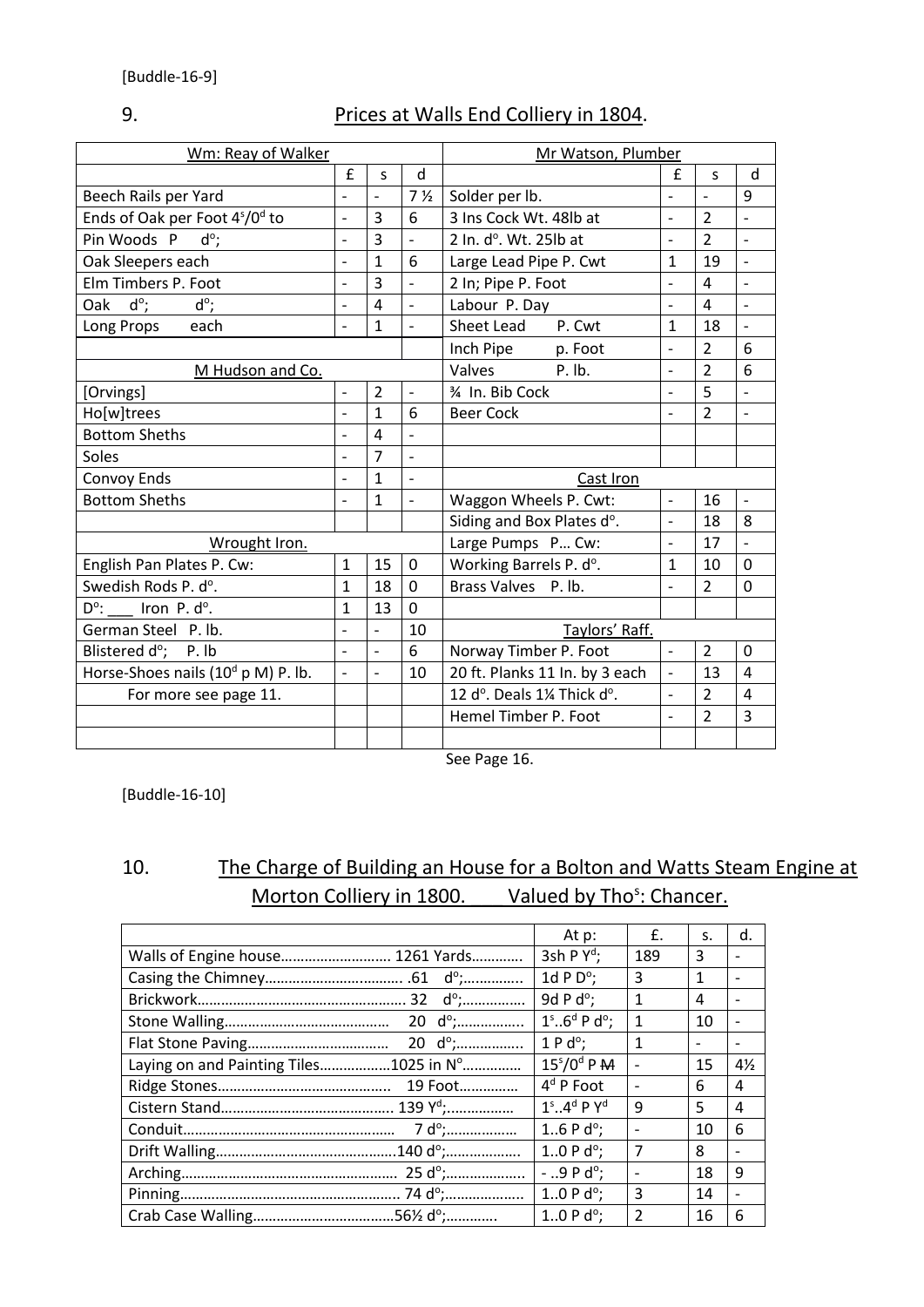|                                                                       | $^{\prime\prime}$ 6 P d <sup>o</sup> : |    | 19 |  |
|-----------------------------------------------------------------------|----------------------------------------|----|----|--|
| Boilers setting, Building and Covering<br>their Sheds---by Days Works |                                        | 87 |    |  |
|                                                                       |                                        |    |    |  |
| Mem: The above for Masons' Work Only                                  |                                        |    |    |  |

# 11. [Buddle-16-11]

| Mr Grays' Proposal for supplying Walls                        |                                       |
|---------------------------------------------------------------|---------------------------------------|
| End Colliery with Nails in 1805                               | In 1789                               |
| <b>Pit Nails</b>                                              |                                       |
| Double Tack 38s/10d P Cw: or 13s P M of 40lb                  | Prices paid for Work at Stella Staith |
| $d^{\circ}$ ; 40s. P $d^{\circ}$ ; or 7/0 P M of 20<br>Single | Walling8d P Yard                      |
| Hitch5/0 P M of 10                                            | Laying on Pantiles 6s. 6d P Thousd:   |
|                                                               | Squaring and Laying Flags 6 P yd;     |
| Joiners d <sup>o</sup> ;                                      |                                       |
| Double Tack14s/0d P. M of 40lbs                               | Wrightwork                            |
| Single do;8/0 P d°; of 20                                     | At Whitefield Staith in 1790          |
| Hitch d°;5/6 P d°; of 10                                      | Wrightwork P Keel Bir[t]h 55d         |
|                                                               | RoofingP Square2s/6d                  |
| Walls End Coll:                                               | Uprightseach7sh                       |
| Statement of the Prices of several Articles                   | CleadingP Square3s/0d                 |
| there, when Jn°: Robinson undertook the                       |                                       |
| Wrightworks in viz:                                           |                                       |
| 1805<br>In<br>In                                              | Easing BoardP Yd:<br>2d               |
| Sled Sides P Pair 1s.0d<br>Ditto<br>2s.2d                     | A new Spout12s                        |
| Bank Sides D°;<br>2s.6d<br>1s.6d<br>Ditto                     | A Grandmoorditto1789                  |
| Rolling Sides D°; 1s 6d<br>2s.6d<br>Ditto                     | Roofing P Square 2s 11d               |
| Heamsticks D°;<br>Ditto<br>1s.3d<br>9d                        |                                       |
| Haulshafts P Doz: 2s.0d<br>Ditto<br>4s.0d                     | Uprightseach 1s. 0d                   |
|                                                               | Staith Ongail P Keel B. 44s. Od       |
| Wrightwork increased 4s P Week.                               |                                       |
|                                                               | Easing Boards P Yd: 2                 |
|                                                               |                                       |
|                                                               |                                       |
|                                                               |                                       |

# [Buddle-16-12]

# 12. Lambton.

The Charge of Building 2 Pitmens' houses in 1805

| Mason's Work                                      | f  | S  | d  |    | S |  |
|---------------------------------------------------|----|----|----|----|---|--|
| Walling 266 1/2 Yardsat 10d P.                    | 11 |    |    |    |   |  |
| Plastering 326 d°;     at 3d P.                   |    |    | 6  |    |   |  |
| Flooring $102$ d°;     at 4d P.                   |    | 14 |    |    |   |  |
| 4 Chimneys with Fireplaces and hudstones at 22/.  |    | 8  |    |    |   |  |
| 2270 Pantiles laying on & Pointing at 18s/. P. M. |    |    | 10 |    |   |  |
|                                                   |    | 8  |    |    |   |  |
| 64 Yards of Foundation Cuttingat 2d P.            |    | 10 | 8  |    |   |  |
|                                                   |    |    |    | 24 |   |  |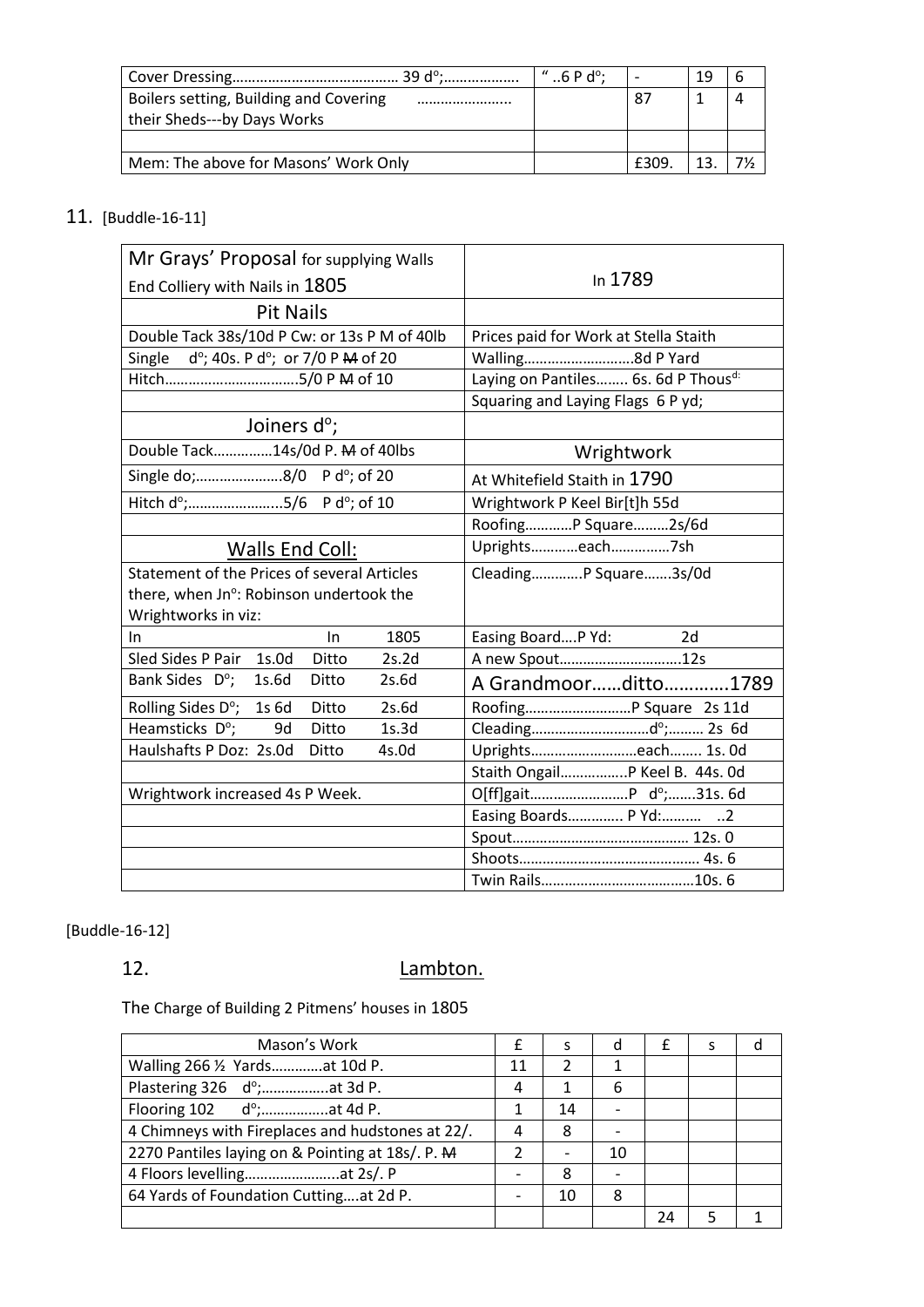| <b>Materials</b>                                                         | <b>Bricks</b> | <b>Bricks</b>    |     |  |
|--------------------------------------------------------------------------|---------------|------------------|-----|--|
| 168 yds. Wall 1 1/2 Brick at                                             | 156 P         | 26208            |     |  |
| 98 $\frac{1}{2}$ d <sup>o</sup> ; d <sup>o</sup> ; 1 d <sup>o</sup> ; at | 104 P         | 10244            |     |  |
| 102 d°; Flooring  at                                                     | 32 P          | 3264             |     |  |
| 4 Chimneysat                                                             | 700 P         | 2800             |     |  |
| Brickage 1/10 <sup>th</sup>                                              |               | 4200             |     |  |
|                                                                          |               | 46716 at 2s/ P M | £49 |  |

|                                                    | £  | S  | d | £             | S             | d  |
|----------------------------------------------------|----|----|---|---------------|---------------|----|
| 2400 Pantilesbed in at 90s/d P M                   | 10 | 16 |   |               |               |    |
| Picking out $d^{\circ}$ ; 2 days at 3s/0d          |    | 6  |   |               |               |    |
| 24 Foth <sup>s</sup> . Lime and Leadingat 6s/6d P. | 7  | 16 |   |               |               |    |
|                                                    | 4  | 16 |   |               |               |    |
|                                                    | 1  | 10 |   |               |               |    |
|                                                    | 1  |    |   | 26            | 4             | 0  |
| Timber and Wrightwork P Bills                      |    |    |   | 34            | 6             | 5  |
| <b>Glaziers Bill</b>                               |    |    |   | $\mathcal{P}$ | $\mathcal{P}$ | 8  |
| Allowed for Leading Materials                      |    |    |   | 0             | 0             | 10 |
| Average P house 68 £.                              |    |    | £ | 136           |               |    |
| [Foofals] about 18 Guineas.                        |    |    |   |               |               |    |
| Mem: Leading came to about 12£.                    |    |    |   |               |               |    |
|                                                    |    |    |   |               |               |    |

[Buddle-16-13]

# 13. West Denton Colliery

# Prices agreed on, Oct: 18<sup>th</sup> 1804

| Yarmouth. Low-main, 16 p.c.              | Turn Rail, Low-low M. 16 p.c. |                          |                          |                                     |                          |                          |                          |
|------------------------------------------|-------------------------------|--------------------------|--------------------------|-------------------------------------|--------------------------|--------------------------|--------------------------|
|                                          | f                             | S                        | d                        |                                     | £                        | S                        | d                        |
| HewingP Score                            | $\overline{a}$                | 3                        | 4                        | HewingP. Score                      | $\overline{a}$           | 3                        | 3                        |
| Wet Working do;                          | $\overline{a}$                | $\overline{\phantom{a}}$ | 5                        | Briassing and Bords P Yard          | $\overline{\phantom{a}}$ | $\frac{1}{2}$            | 9                        |
| Double d <sup>o</sup> ;<br>$d^{\circ}$   | $\overline{a}$                | $\overline{a}$           | 5                        | HeadwaysP d°;                       | $\overline{a}$           | $\mathbf{1}$             | $\overline{4}$           |
| Headways and stints P. yd.               | $\overline{a}$                | $\mathbf{1}$             | 3                        |                                     |                          | $\overline{a}$           | 10                       |
|                                          | $\overline{a}$                |                          | 10                       | Ditto at the stone $P. d^{\circ}$ ; | $\overline{\phantom{0}}$ | $\overline{\phantom{a}}$ | 8                        |
| Narrow Bord. W <sup>th</sup> . Level d°; | $\overline{a}$                | $\overline{a}$           | 4                        | Following StoneP. do;               | $\overline{a}$           | $\overline{\phantom{a}}$ | 4                        |
|                                          | $\overline{\phantom{0}}$      | $\blacksquare$           | 8                        | Double WorkingP. Score              | $\overline{\phantom{a}}$ | $\overline{\phantom{0}}$ | 5                        |
| Rolly DriversP. Day                      | $\overline{a}$                | $\overline{2}$           | $\mathbf 0$              | Wet<br>dittoP. do;                  | $\overline{\phantom{0}}$ | $\overline{\phantom{0}}$ | 5                        |
| Waggon DittoP. d°;                       | $\overline{a}$                | $\mathbf{1}$             | $\overline{4}$           | Drivers, per Day from 1s. .4d to    | $\overline{a}$           | $\mathbf{1}$             | 6                        |
| Crane ManP. d°;                          | $\overline{a}$                | $\overline{2}$           | 6                        | Trappers, per Ditto from 8d to      | $\overline{a}$           | $\overline{a}$           | 10                       |
|                                          | $\overline{a}$                | $\overline{2}$           | 6                        | Crane ManP. Weeks                   | $\overline{a}$           | 15                       | 0                        |
| Trappers from 6d toP .d°;                | $\overline{a}$                |                          | 10                       | $d^{\circ}$ ;<br>OnsettersP.        | $\overline{a}$           | 18                       | $\overline{\phantom{0}}$ |
| Keeping Horses, each P Week              | $\overline{\phantom{0}}$      | $\overline{\phantom{0}}$ | 6                        | $d^{\circ}$ ;<br>OvermanP.          | $\frac{1}{2}$            | 18                       | $\frac{1}{2}$            |
| $d^{\circ}$<br>OvermanP.                 | $\overline{a}$                | 16                       | $\blacksquare$           | Banksman P Week from 18 to          | $\mathbf{1}$             | 0                        | 0                        |
| Keeping ShaftP.<br>$d^{\circ}$           | $\overline{a}$                | $\overline{2}$           | $\blacksquare$           | AttendanceP hour                    | $\overline{a}$           | $\overline{a}$           | 3                        |
| $d^{\circ}$ ;<br>BanksmanP.              | $\overline{a}$                | 18                       | $\overline{a}$           |                                     |                          |                          |                          |
| Batting CorvesP.<br>$d^{\circ}$ ;        | $\overline{a}$                | $\mathbf{1}$             | 6                        | Contingents                         |                          |                          |                          |
| $d^{\circ}$ ;<br>BrakmanP.               | $\overline{a}$                | 19                       | $\overline{a}$           | Wrights, P week from 12s to         | $\overline{\phantom{0}}$ | 15                       | $\overline{\phantom{0}}$ |
| d°;<br>Smart MoneyP.                     | $\overline{a}$                | 5                        | $\overline{\phantom{m}}$ | Smiths, P Day from 2s.6 to          | $\overline{\phantom{0}}$ | 4                        | $\overline{a}$           |
|                                          |                               |                          |                          | Engine MenP. Day                    | $\overline{a}$           | $\overline{2}$           | 6                        |
| Womens' Farm Labour P. Day               | $\overline{\phantom{0}}$      | $\overline{\phantom{a}}$ | 8                        | ShiftersP. do;                      | $\overline{a}$           | $\overline{2}$           | 6                        |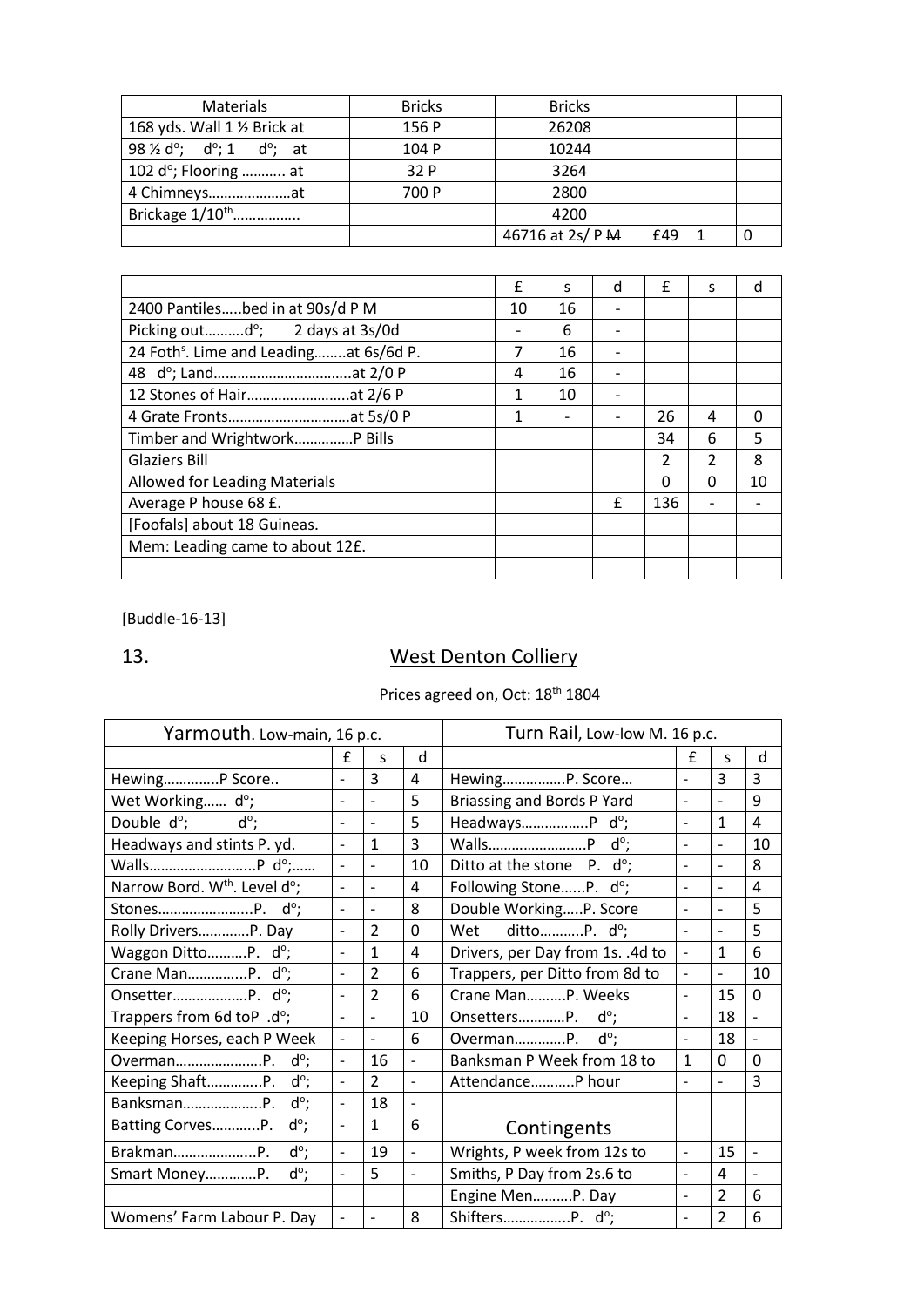| Threshing- Oats P. Thrave | $\overline{\phantom{0}}$ |                | 5 <sup>1/2</sup>   Labour, P Day from 1s8d to |  |  |
|---------------------------|--------------------------|----------------|-----------------------------------------------|--|--|
| Wheat P. $d^{\circ}$ :    | $\overline{\phantom{0}}$ | $9\frac{1}{2}$ | I MasonsP Day                                 |  |  |
|                           |                          |                | SawyersP d <sup>o</sup> ;                     |  |  |

[Buddle-16-14]

## 14. Mason's Work

# Sheriff hill Colly:

20 New Houses built on the Fell, with soft Grindstone Post.

| Walling-Labor only P. Y <sup>d</sup> : | $1s$ Od |
|----------------------------------------|---------|
|                                        |         |

 $D^{\circ}$ ; of the Fronts run in Course d°; 1s. 2d

built in 1805.

[Buddle-16-15]

# 15. Corving and Props

| $\mathbf{1}$ . | Lanchester Common 1805.                        | 1.Lanchester Common 1805.    |
|----------------|------------------------------------------------|------------------------------|
|                | With a 24 Peck Corf 7 34 P Score.              | 9 Quarters Props 8 1/2d each |
|                | 2. New Washington 1805.                        |                              |
|                | With a 20 Peck Corf-single 7d P Score.         |                              |
|                | ---------- Ditto------- double 8d P Score      |                              |
|                | 3. Walls End, 1805.                            |                              |
|                | With a 24 Peck Corf 8d P Score.                |                              |
|                | 4. Whitefield Colliery, 1805.                  |                              |
|                | Paid Sir. H. V. Tempest for                    |                              |
|                | his Rods in Chopwell<br>1s.3d                  |                              |
|                | Woods-------p Burch                            |                              |
|                | For Cutting them----------------" 3 1/2        |                              |
|                | For Leading them, 3 Miles----" 2 $\frac{1}{2}$ |                              |
|                | 1s9d                                           |                              |
|                | Let Jos; Wilson pick out the best of           |                              |
|                | them for 2sh. p Bunch, after they              |                              |
|                | were led.                                      |                              |
|                |                                                |                              |

## [Buddle-16-16]

# 16. Prices at Walls End Colliery.

# In 1804, and 1805.

| Contingents in 1804                      | <b>Making Bricks</b>     |    |                          |                                  |
|------------------------------------------|--------------------------|----|--------------------------|----------------------------------|
|                                          |                          |    | d                        | In 1805.                         |
| Gunpowder, to Oct; P. Barrel             |                          | 10 | 0                        | MakingP Thousand7s 9d            |
| $D^{\circ}$ ; afterwardsP. $d^{\circ}$ ; |                          |    | $\overline{\phantom{0}}$ | DutyP. Do;5s10d                  |
| Fire ClayP. Cwt:                         | $\overline{\phantom{0}}$ |    | 4                        | Preparation of Ground P. d°;  6d |
| LimestonesP. Keel                        | 3                        | 4  |                          | Coals (1 Char burns 12           |
|                                          |                          |    |                          | Thousand, at 20s/. P P. d°;1s8d  |
|                                          |                          | ੨  | $\overline{\phantom{0}}$ | 15s9d                            |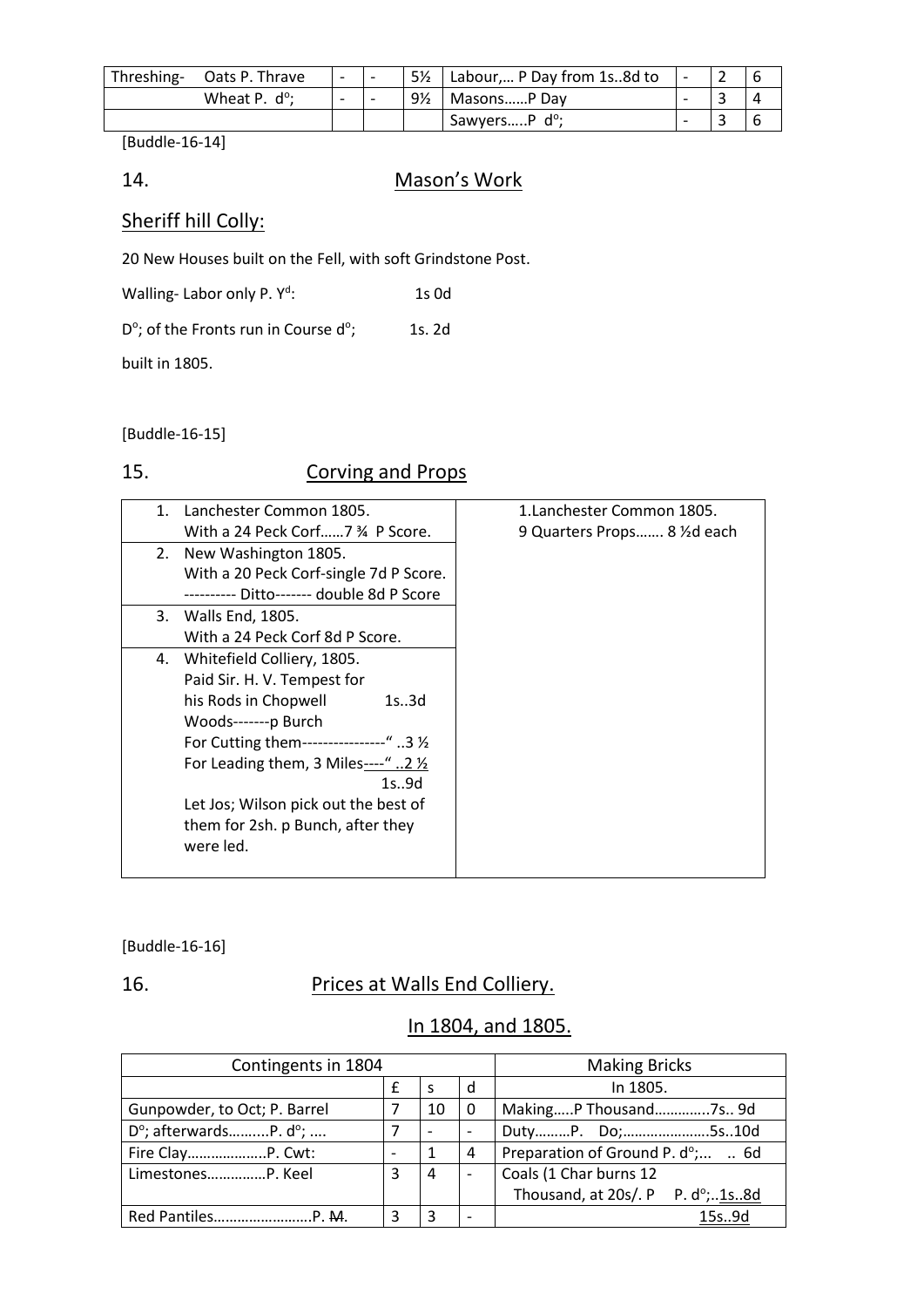|                                  |                              |                |                              | Allow for Miscarriages,             |
|----------------------------------|------------------------------|----------------|------------------------------|-------------------------------------|
|                                  | $\overline{\phantom{a}}$     | 10             | 6                            | Wet Weather, &c, &c.<br>P. d°; 1s3d |
| Tin CartridgesP. Doz:            | $\overline{\phantom{a}}$     | $\overline{7}$ |                              |                                     |
| Tin LampsP. d°;                  | $\overline{a}$               | 8              | $\overline{a}$               |                                     |
| Steel Pick ShaftsP. do;          | $\overline{a}$               | 4              | 6                            |                                     |
|                                  | $\mathbf{1}$                 | $\overline{2}$ | $\frac{1}{2}$                |                                     |
|                                  | $\overline{a}$               | 17             | $\overline{\phantom{0}}$     |                                     |
|                                  |                              | 18             |                              |                                     |
| Wine (Port)P. Doz: Bottles       | $\overline{2}$               | $\overline{2}$ | $\overline{a}$               |                                     |
| CandlesP. Doz:                   | $\qquad \qquad \blacksquare$ | 10             | 6                            |                                     |
| TallowP. Cwt:                    | 3                            | 18             | $\Omega$                     |                                     |
| Pit Ropes (Patent)P. Cwt:        | 4                            | $\overline{2}$ | $\overline{a}$               |                                     |
| White PaintP. d°;                | $\overline{2}$               | 16             | $\overline{a}$               |                                     |
| Green Oil from 5s/6d P Gall: to  | $\overline{\phantom{a}}$     | 6              | 8                            |                                     |
| TowP. Stone                      | $\overline{\phantom{a}}$     | 5              | $\overline{\phantom{m}}$     |                                     |
| VinegarP. Gall:                  |                              | $\overline{2}$ | 8                            |                                     |
| Boiled Oil from 5s/9d P Gall: to | $\frac{1}{2}$                | 6              | $\overline{\phantom{0}}$     |                                     |
|                                  | $\qquad \qquad -$            | $\overline{2}$ | 4                            |                                     |
|                                  | $\overline{a}$               | 6              | $\overline{0}$               |                                     |
| Tallow from 9s/4dP. Stone to     | $\overline{a}$               | 10             |                              |                                     |
| Elephant PaperP. Ream            | $\mathbf{1}$                 | 5              | $\frac{1}{2}$                |                                     |
| Masons' Hair from 16s P Cw: to   | $\mathbf{1}$                 | 4              | $\qquad \qquad \blacksquare$ |                                     |
|                                  | $\mathbf{1}$                 | $\mathbf{1}$   | $\qquad \qquad \blacksquare$ |                                     |
|                                  | $\mathbf{1}$                 | 14             |                              |                                     |
|                                  | $\mathbf{1}$                 | 8              | $\overline{\phantom{m}}$     |                                     |
|                                  |                              |                |                              |                                     |
| Old Rope sold for P: Cwt:        |                              | 9              | $\overline{a}$               |                                     |

[Buddle-16-17]

## 17. Measures, Weights, etc, etc

1. Brick- Making at London.

1 Acre of Clay, 1 Foot in Thickness, with the due Proportion of Sweepings, will produce 1 Milion of Common Bricks; therefore 1 Cubic Yard should produce about 620 Bricks; - The Dimensions of their Moulds are, Length In. Breadth In. & Depth In?

#### 2. Scotch Land Measure, &c.

|  | An Irish  dº;………………………………………………70560                                        |  | $\mathbf{u}$ $\mathbf{u}$ |  |  |
|--|-----------------------------------------------------------------------------|--|---------------------------|--|--|
|  |                                                                             |  | $\mathbf{u} = \mathbf{u}$ |  |  |
|  | From another Account 787 Scotch Acres are equal to 1000 English square feet |  |                           |  |  |
|  | Therefore 1 Scotch Acre = 1.270648 English Acres                            |  |                           |  |  |
|  | 1 Scots Boll of Potatoes = 16 Pecks = 32 Stones. Avoirdupoisze.             |  |                           |  |  |

3. London Coal Measure

A Newcastle Chaldron fills 134.4 Cubic Feet A London " (28 Cwt: ) fills 71 Ditto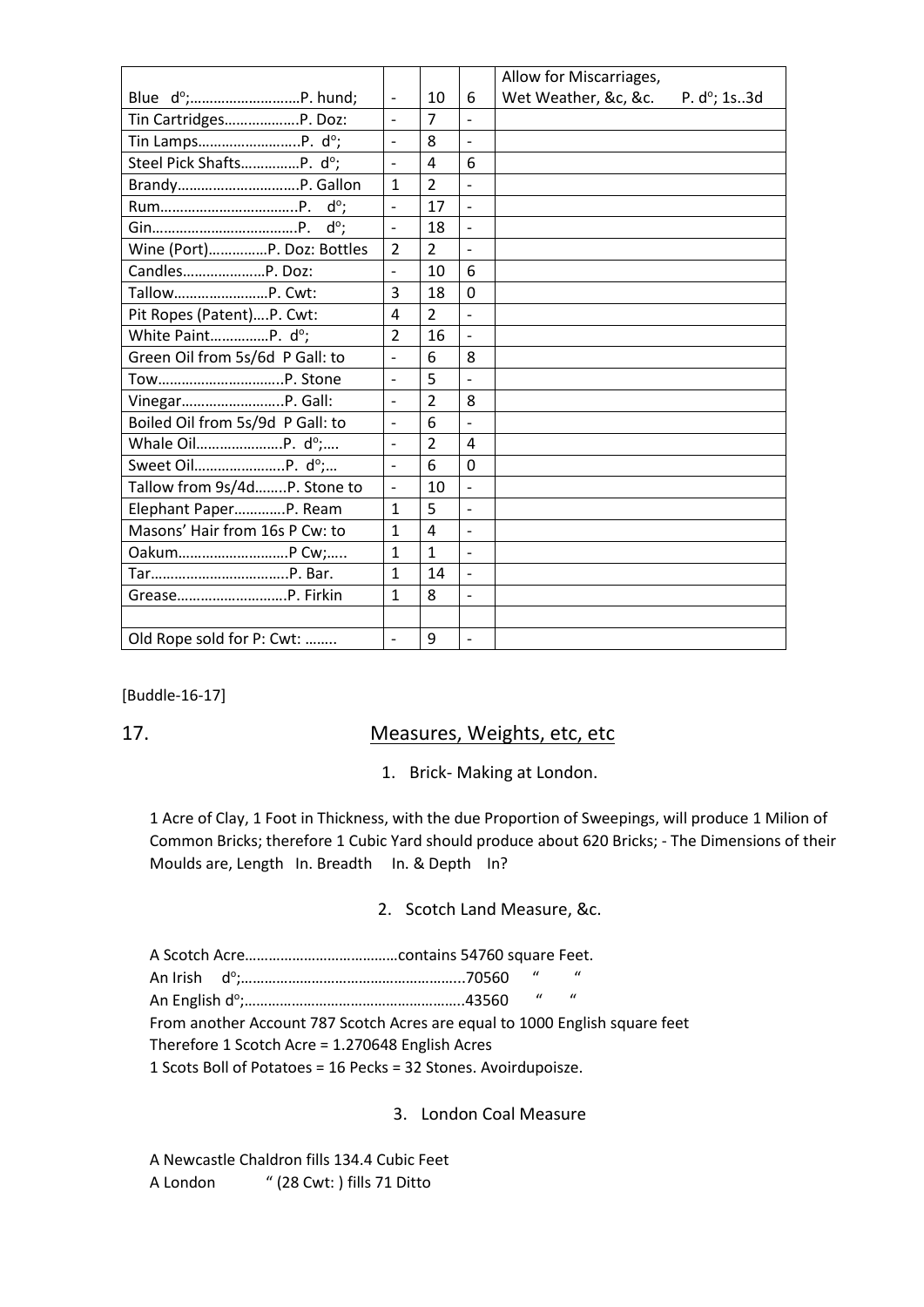# 18. Prices at Walls End, 1805.

|                              |                     |                                       |                                 |                                                                                                 |                | d                        |
|------------------------------|---------------------|---------------------------------------|---------------------------------|-------------------------------------------------------------------------------------------------|----------------|--------------------------|
|                              |                     | $\Omega$                              |                                 | $\overline{a}$                                                                                  |                | $\boldsymbol{\Lambda}$   |
| $\overline{a}$               |                     | $\frac{1}{2}$                         | Dram 3 In 12F Deals each        | $\Box$                                                                                          |                | $\overline{3}$           |
| $\overline{\phantom{0}}$     | 4                   | $\overline{a}$                        | Red Wood 1¼ 12 Deals each       | $\overline{\phantom{0}}$                                                                        | $\overline{3}$ | $\overline{a}$           |
| $\mathbf{1}$                 | 8                   | $\overline{a}$                        | Gottenbg. 11/2 12 Deals each    | $\overline{\phantom{a}}$                                                                        | 3              | 8                        |
| $\overline{a}$               | $\mathbf{1}$        | 10                                    | Pit310 Dealseach                | $\blacksquare$                                                                                  | 6              | 8                        |
| $\overline{a}$               | $\mathbf{1}$        | 4                                     | Ditto3 9 Deals each             | $\blacksquare$                                                                                  | 6              |                          |
|                              |                     |                                       | Sawn 1¼ 12F. Gott: each         | $\overline{a}$                                                                                  | 3              |                          |
|                              |                     |                                       |                                 |                                                                                                 |                |                          |
|                              |                     |                                       | Iron Mongers                    |                                                                                                 |                |                          |
| $\blacksquare$               | 4                   | $\frac{1}{2}$                         | BarrsP Cwt                      | $\mathbf{1}$                                                                                    | 15             | $\overline{a}$           |
| $\overline{a}$               | $\overline{1}$      | $\overline{a}$                        | Panplates"                      | $\overline{1}$                                                                                  | 17             |                          |
| $\overline{\phantom{0}}$     | $\overline{7}$      | $\overline{\phantom{0}}$              | Blistered SteelP lb.            | $\overline{a}$                                                                                  | 6              | $\overline{a}$           |
| $\overline{a}$               | $\overline{2}$      | $\overline{\phantom{0}}$              | German                          | $\frac{1}{2}$                                                                                   | $\overline{a}$ | 10                       |
| $\overline{a}$               | $\mathbf{1}$        | 6                                     |                                 | $\overline{a}$                                                                                  | $\overline{a}$ | 5                        |
| $\overline{a}$               | 1                   | $\overline{\phantom{0}}$              | Swedish RodsP Cwt.              | $\mathbf{1}$                                                                                    | 14             | $\overline{\phantom{m}}$ |
| $\overline{a}$               | $\overline{a}$      | 5                                     | $\mathbf{u}$<br>Ditto<br>to     | $\mathbf{1}$                                                                                    | 16             | $\overline{a}$           |
| $\blacksquare$               | $\mathbf{1}$        | $\overline{a}$                        | <b>Horse Shoe Nails</b>         |                                                                                                 |                |                          |
| $\overline{a}$               | $\overline{a}$      | $7\frac{1}{2}$                        |                                 | $\overline{a}$                                                                                  | 9              | $\overline{a}$           |
| $\overline{a}$               | 3                   | $\overline{\phantom{0}}$              | $\overline{v}$                  | $\blacksquare$                                                                                  | 8              | $\overline{a}$           |
| $\overline{a}$               | 3                   | $\overline{a}$                        |                                 | $\overline{a}$                                                                                  | $\overline{7}$ | 6                        |
|                              | 4                   | $\overline{a}$                        | 26 In: Cast Steel Saws P Doz    | 3                                                                                               | $\overline{2}$ | $\overline{a}$           |
| $\qquad \qquad \blacksquare$ | 5                   | 6                                     | 26 In: German"P<br>$d^{\circ}$  | $\overline{2}$                                                                                  | 12             |                          |
| $\overline{\phantom{0}}$     | 3                   | 6                                     | Ballast ShovelsP<br>$d^{\circ}$ | $\overline{2}$                                                                                  | 4              | $\overline{a}$           |
|                              |                     |                                       | $d^{\circ}$                     | $\overline{2}$                                                                                  | $\overline{a}$ |                          |
|                              |                     |                                       | Pit Double TacksP M             | $\overline{\phantom{a}}$                                                                        | 15             | $\overline{\phantom{0}}$ |
|                              |                     |                                       | $\overline{\boldsymbol{v}}$     | $\overline{a}$                                                                                  | 8              |                          |
|                              |                     |                                       | Sparr Nails P Cwt:              | $\overline{2}$                                                                                  | $\mathbf{1}$   | $\overline{a}$           |
|                              |                     |                                       | Plate Nails P lb                | $\overline{a}$                                                                                  |                | $5\frac{1}{2}$           |
|                              | £<br>$\overline{2}$ | S<br>$\overline{2}$<br>$\overline{7}$ | d                               | <b>Raff Merchants</b><br>Square BalksP Foot<br>12lb. P Thousp M<br>8lb"7s/0d P M<br>Pit Single" | £              | S<br>$\overline{2}$<br>6 |

[Buddle-16-19]

| 19.                                                | Prices at Walls End 1805 |                |                          |                                     |                          |                          |                |
|----------------------------------------------------|--------------------------|----------------|--------------------------|-------------------------------------|--------------------------|--------------------------|----------------|
| Plumbers                                           | £                        | S.             | d                        | £<br>Promiscuous                    |                          | S.                       | d              |
| 2" Lead Pipe P Foot                                | $\blacksquare$           | $\overline{7}$ | $\overline{\phantom{a}}$ | Boring 41/2 In: Tin Pipes P Foot    | $\overline{\phantom{a}}$ |                          | $4\frac{1}{2}$ |
| 1 In D°: from 8 <sup>5</sup> /5 <sup>d</sup> P Doz | $\blacksquare$           | 10             | 6                        | Bricks  P Thousand                  | $\mathbf{1}$             | 5                        |                |
| to                                                 |                          |                |                          |                                     |                          |                          |                |
| Flange LeadP Cwt                                   | $\mathcal{P}$            | 6              | $\overline{\phantom{a}}$ | LimestonesP Keel                    | 3                        | 4                        |                |
| Pipes from $48s/0d$ P d <sup>o</sup> :             | $\overline{2}$           | 9              |                          | Hair  P Stone                       |                          | 3                        |                |
| Solder from 9 <sup>d</sup> P lb to                 | $\overline{\phantom{a}}$ |                | $10\%$                   | Red Tiles P Thousand                | 3                        | 10                       |                |
| Sheet LeadP Cwt                                    | $\mathcal{P}$            | $\overline{7}$ | $\overline{\phantom{a}}$ | Whale OilP Ton                      | 30                       | 10                       |                |
|                                                    |                          |                |                          | Grease P Stone                      |                          | 6                        |                |
| <b>Old Materials</b>                               |                          |                |                          | New HayP Ton                        |                          | 3                        |                |
| Dead horse skinsP:                                 | $\overline{a}$           | 10             | 6                        | Grithweb (?)P Yard                  |                          |                          | 6              |
| Old RopeP Cwt                                      | $\overline{\phantom{a}}$ | 13             | $\overline{\phantom{0}}$ | Tin CartouchesP Doz:                |                          | $\overline{7}$           |                |
| Old Boiler platesP d°:                             | $\overline{\phantom{a}}$ | 14             | 6                        | Making BricksP Thous <sup>d</sup> : | $\overline{\phantom{0}}$ | $\overline{7}$           | 9              |
|                                                    |                          |                |                          | Chalk P Ton                         | $\overline{\phantom{0}}$ | $\overline{\phantom{0}}$ | 10             |
|                                                    |                          |                |                          | Leather from 2s1d to Plb            |                          | 3                        |                |
|                                                    |                          |                |                          |                                     |                          |                          |                |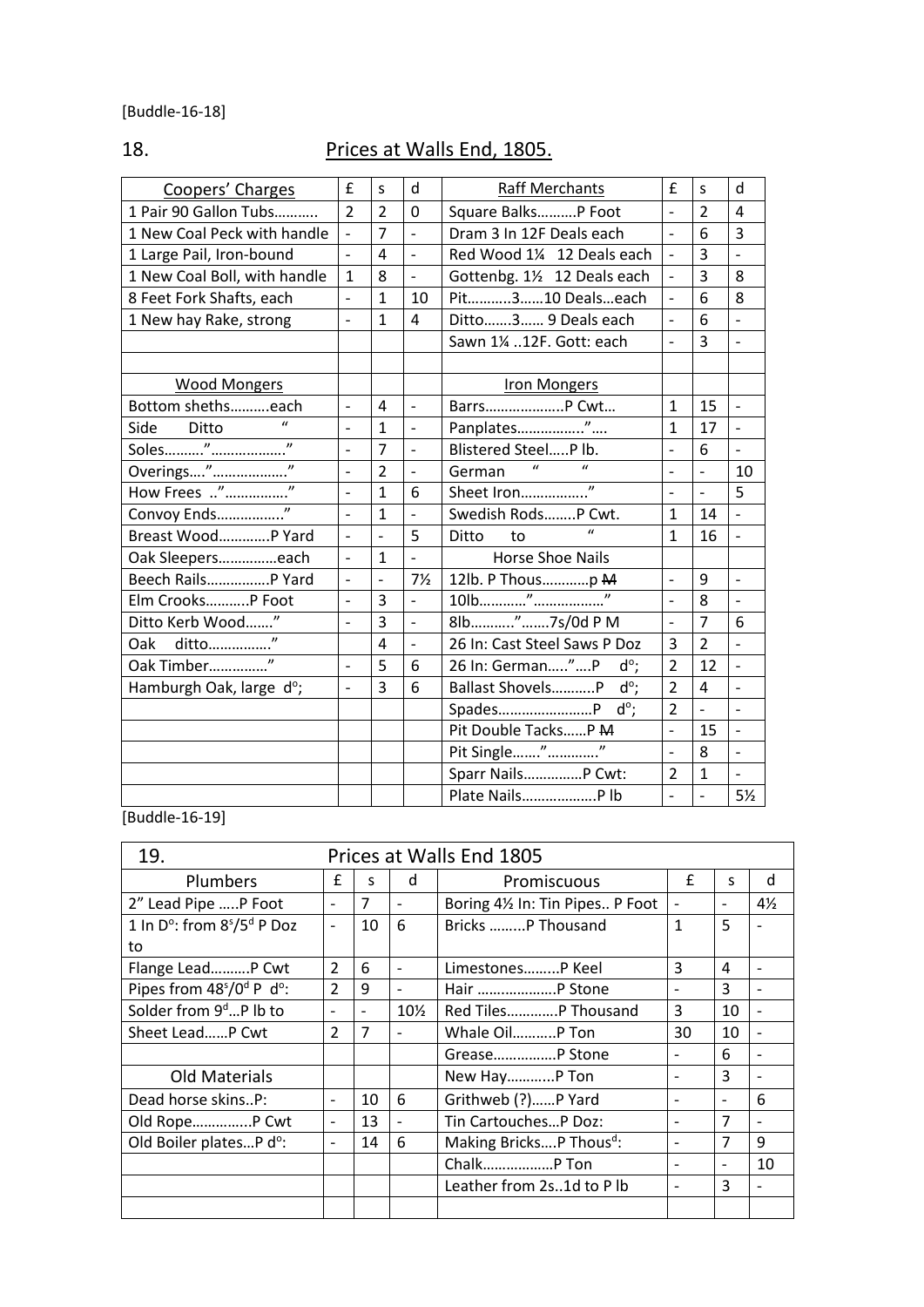| Corf Bows                            |  | Leather             |  |  |
|--------------------------------------|--|---------------------|--|--|
| New Iron for a Bow 36½ lbs           |  | <b>Scaifes Bill</b> |  |  |
| Cookson's Charge for them 35sh P Cwt |  |                     |  |  |

[Buddle-16-20]

| ۰, |  |
|----|--|
|    |  |

# Prices Paid for Sundries at Lambton

| 1804                                                                                     |                                 |                          |                          | 1804                                                 |                          |                          |                              |  |  |
|------------------------------------------------------------------------------------------|---------------------------------|--------------------------|--------------------------|------------------------------------------------------|--------------------------|--------------------------|------------------------------|--|--|
|                                                                                          | £                               | S                        | d                        |                                                      | £                        | S                        | d                            |  |  |
| SmithworkplainP lb                                                                       | $\overline{a}$                  | $\overline{a}$           | $4\frac{1}{4}$           | Working Barrel, bored P Cwt                          | $\mathbf{1}$             | 10                       | $\Omega$                     |  |  |
| D°: for Plate Doors  d°:                                                                 | $\overline{a}$                  | $\overline{a}$           | 6                        | Clack Seat  P d°;                                    | $\mathbf{1}$             | $\overline{3}$           | $\overline{0}$               |  |  |
| D°: for Screw Works d°:                                                                  |                                 |                          |                          | Win bore P d°:                                       | $\mathbf{1}$             | $\overline{\phantom{m}}$ | $\overline{a}$               |  |  |
| D°: Mending Boiler P Day from                                                            |                                 |                          |                          | Brass Buckets, turned P lb                           | $\blacksquare$           | $\overline{2}$           | $\overline{a}$               |  |  |
| $2/6$ to                                                                                 | $\frac{1}{2}$                   | 4                        |                          |                                                      |                          |                          |                              |  |  |
| Wrights P Day from 2/0 to                                                                | $\qquad \qquad \blacksquare$    | $\overline{3}$           | $\overline{\phantom{0}}$ | 19 In: Common Pump P Cwt                             | $\overline{\phantom{a}}$ | 17                       | $\overline{a}$               |  |  |
| Sawing Oak P 100 Feet                                                                    | $\qquad \qquad \blacksquare$    | 5                        | $\frac{1}{2}$            | Grate Bars P d°:                                     | $\blacksquare$           | 12                       | $\overline{\phantom{0}}$     |  |  |
| $\boldsymbol{u}$<br>P<br>Ditto Fir                                                       | $\overline{\phantom{0}}$        | $\overline{2}$           | 6                        | 5 In. Pipes P d°:                                    | $\mathbf{1}$             | $\mathbf{1}$             | $\overline{\phantom{0}}$     |  |  |
| D°: d°: Crops Cutts each                                                                 | $\overline{\phantom{m}}$        | $\frac{1}{2}$            | $\overline{2}$           | Square Iron P d°:                                    | $\mathbf{1}$             | 12                       | $\overline{a}$               |  |  |
| Sinkers, Repairing Shafts P Day                                                          | $\overline{\phantom{a}}$        | $\overline{2}$           | $\overline{4}$           | Boiler Plate P d°:                                   | $\mathbf{1}$             | 16                       | $\blacksquare$               |  |  |
| Masons, per Day from 2sh. to                                                             | $\overline{a}$                  | $\overline{3}$           | $\overline{a}$           | Steelplb                                             | $\overline{\phantom{a}}$ | $\overline{a}$           | $6\frac{1}{2}$               |  |  |
| PantilesP Thousand                                                                       | 4                               | $\overline{\phantom{a}}$ | $\blacksquare$           | 64 Fa: 8 In. Crab Rope 9Cw, 3qr, 5lb                 |                          |                          |                              |  |  |
|                                                                                          |                                 |                          |                          | $d^{\circ}$ : 3qr. 4lb<br>7Fa: 7 In.<br>4            |                          | $\overline{\phantom{a}}$ | $\qquad \qquad \blacksquare$ |  |  |
| Fire BricksP<br>$D^{\circ}$ :                                                            | 5                               | $\frac{1}{2}$            | $\overline{\phantom{a}}$ | Bored Cylinders P Cwt                                | $\mathbf{1}$             | 10                       | $\overline{\phantom{0}}$     |  |  |
| Norway BalksP Foot                                                                       | $\overline{a}$                  | $\overline{2}$           | $\overline{a}$           | Piston, unturnedP d°:                                | $\mathbf{1}$             |                          | $\overline{a}$               |  |  |
| Sawing d <sup>o</sup> : at Sund <sup>d</sup> : P 100Ft                                   | $\frac{1}{2}$                   | $\overline{2}$           | 8                        | Concave Cylinder Bottom d°:                          | $\mathbf{1}$             | 4                        | $\overline{a}$               |  |  |
| 12 Ft11/4 In. DealsP Hand                                                                | 14                              | $\overline{\phantom{a}}$ | $\frac{1}{2}$            | Gun Boringsdo:                                       | $\blacksquare$           | 10                       | 6                            |  |  |
| 12 Ft3 In.<br>do: each                                                                   | $\overline{a}$                  | 6                        | $\overline{a}$           | Sal AmmoniacP lb                                     | $\overline{a}$           | 6                        | $\overline{a}$               |  |  |
| 16 Feet Ufferseach                                                                       | $\overline{\phantom{a}}$        | $\overline{\mathbf{3}}$  | $\overline{a}$           | Receivers, P Cwt                                     | $\mathbf{1}$             |                          | $\Box$                       |  |  |
| $\boldsymbol{u}$<br>$\boldsymbol{u}$<br>$22$ "                                           | $\frac{1}{2}$                   | $\overline{4}$           | $\overline{\phantom{0}}$ | Man hole Door d°:                                    | $\blacksquare$           | 18                       | 8                            |  |  |
| 18 d°: small Balks each                                                                  | $\overline{a}$                  | 6                        | $\overline{a}$           | Regulator Plated°:                                   | $\mathbf{1}$             | $\mathbf{1}$             | $\overline{a}$               |  |  |
| $\overline{u}$<br>$\overline{u}$<br>$\boldsymbol{\mathcal{U}}$<br>$\boldsymbol{u}$<br>22 | $\overline{\phantom{0}}$        | 9                        | $\overline{\phantom{a}}$ | Brass Flap & PinP lb                                 | $\overline{a}$           | $\mathbf{1}$             | 18                           |  |  |
| 10 Feet, 1% In Deals. P H <sup>d</sup> :                                                 | 12                              | $\overline{\phantom{a}}$ | $\overline{\phantom{0}}$ | Iron Work for do:P lb                                | $\overline{\phantom{a}}$ | $\overline{\phantom{a}}$ | $\overline{7}$               |  |  |
| Oak Timber, straightP Foot                                                               | $\overline{\phantom{0}}$        | 3                        | 9                        | 4% In Pipes P Cwt                                    | $\mathbf{1}$             | $\overline{3}$           | $\overline{4}$               |  |  |
| D°:, particular Pieces                                                                   | $\qquad \qquad \blacksquare$    | $\overline{4}$           | 6                        | Injection d°: P d°:                                  | $\mathbf{1}$             | 8                        | $\overline{a}$               |  |  |
|                                                                                          |                                 |                          |                          | Cast Iron Bucket, turned. d°:                        | $\overline{2}$           | $\overline{\phantom{a}}$ | $\overline{\phantom{a}}$     |  |  |
|                                                                                          |                                 |                          |                          | Sink Pipes P Cw:                                     | $\mathbf{1}$             | 5                        | 8                            |  |  |
|                                                                                          | Bucket Tree for 12 In. Sett d°: |                          |                          |                                                      | $\mathbf{1}$             | $\overline{\phantom{0}}$ | $\overline{a}$               |  |  |
| Turned Wrought IronP lb                                                                  |                                 |                          |                          |                                                      | $\overline{\phantom{a}}$ | $\overline{2}$           | 6                            |  |  |
|                                                                                          |                                 |                          |                          | Screw Bolts and Nuts P d<br>$\overline{\phantom{a}}$ |                          |                          | 8                            |  |  |

### [Buddle-16-21]

# 21. Prices Paid for Sundries at Lambton

| 1804                                        |                          |   |                          | 1805                                     |                          |   |                 |  |
|---------------------------------------------|--------------------------|---|--------------------------|------------------------------------------|--------------------------|---|-----------------|--|
|                                             | f                        | s | d                        |                                          | S                        | a |                 |  |
| Plumber - Hanby                             |                          |   |                          |                                          |                          |   |                 |  |
| Lead FlangeP cwt                            | $\mathfrak{p}$           | 8 |                          | Memel TimberP Foot                       | $\overline{\phantom{0}}$ | 2 | 10              |  |
| 3 In. Fuding Cock W <sup>t</sup> : 39 lb at | $\overline{\phantom{a}}$ | 2 | 4                        | $\mathcal{U}$<br>$\mathcal{U}$<br>Norway | $\overline{\phantom{0}}$ | 2 |                 |  |
| SolderP lb                                  |                          |   | 10                       | $\mathbf{u}$<br>$\mathbf{u}$<br>Oak      |                          | 4 | 6               |  |
| LabourP Day                                 |                          | 4 | $\overline{\phantom{a}}$ | Oak Plank P. Yard                        |                          |   | $10\frac{1}{2}$ |  |
| Old Lead returnedP [Cwt]                    | $\overline{2}$           |   |                          | Sinking CorvesP;                         | $\overline{\phantom{0}}$ | 3 |                 |  |
| Old BrassP. lb                              | $\overline{\phantom{0}}$ | 1 | $\overline{\phantom{a}}$ | MasonsP. Day                             | $\overline{\phantom{0}}$ | 3 |                 |  |
| Old CopperP. lb                             |                          |   | 2                        | Engine ChainP. lb                        |                          |   | 4%              |  |